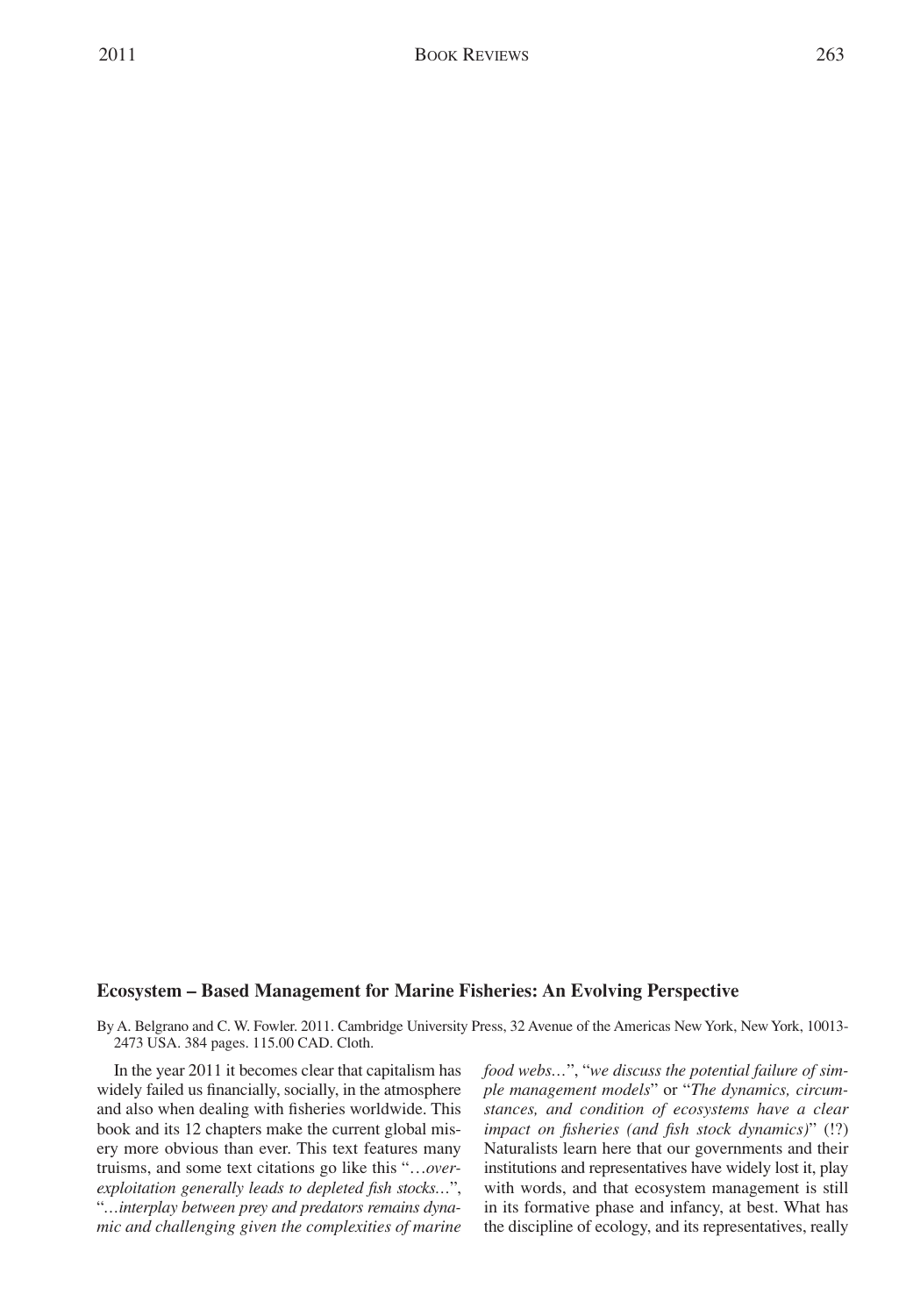achieved during the last 100 years? By now, it just turned into a common scheme to exploit the wilderness (which evolved for millions of years), and then once all is destroyed, we start talking and publishing about complex intellectual schemes that our governments don't want, or cannot, implement anyway (as seen and expressed in virtually all chapters by the 36 worldwide contributors). From 'no management' to adaptive management to ecosystem-based and systemic management. What really works, and how much more will the western philosophy and its related business philosophy fail us any further?

This book of 384 pages, and with many species trend and harvest figures and a few color maps, asks: what does an Ecosystem Management, and based on holistic principles, really look like? At minimum, it is clear to us that a holistic view would include Deep Ecology, Embodied Energy, Mother Earth Rights and Generational Justice, and that it must avoid climate change and, thus man-made carbon pollution and ocean acidification. How can this not mean massive changes in the way we do business, and in society and (fisheries) institutions, and certainly in our legal system and education? And why are native and indigenous ways of doing business (a concept that worked better for thousands of years and without changing the climate etc.) not celebrated or used as a role model? However, that is the last thing these editors and contributors promote here and is the failure of this book. Instead they just sail off on another new pipe-dream (= their defined scheme of ecology) that sounds cosy in public. But, as shown here, it has no solid footing, is to slow to catch on, and just promotes business as usual and even to increase fish harvest and money making for just a few, e.g., the upper western society and its corporate industry and the political and science support machinery. Every naturalist sees it 'out there', daily and firsthand. Only a few chapters, authors picked up on the contradictory fact that when stakeholders are included in resource decisions, industry will just grab it all ("*Stakeholder-based policy is not ecosystem-based policy and makes holism impossible in conventional management*").

Every ecologist should balk at the use of linear management units, such as NAFO and PICES ones and nonquantitative Large Marine Ecosystem (LME) units; but this book and its authors do not. And some chapters make reference to the U.S. Magnusson-Stevens Act, but this policy tool cannot be a good global example neither and includes a hardwired industrial and bank overruling (and subsequently, this is not addressed in this book neither. Management is linked to financial institutions). Formulas that determine national harvest quotas are only hinted at (but not shown in detail). This publication falls entirely flat on elaborations about the fallacies with the so-called '*Tragedy of the Commons*' (where the destruction of a public good is invited and actually caused by the framework and the governance scheme, but not by the public user!). The '*Tyranny of the Locals*' (where locals demand all rights and grab the resource until over-exploited) is also lacking. It is widely puzzling that ICES, PICES and CCAMLR (a founder of Ecosystem Management, but which widely failed on its flagship species: the Toothfish) are not reported on in this book even. And it is of uttermost disappointment (but not really surprising) that the editors, the Cambridge publisher and all chapter contributors leave the disaster of Economic Growth, of our Globalized Economy, as well as the bad role of IUCN, FAO, The World Bank and WWF almost entirely untouched (not to speak of the Tuna Commission, the International Halibut Commission or Russian NIRO). Native views are also ignored. Although this attitude and approach of a 'selected and convenient silence'is well in line with what Jane Lubchenco's NOAA and NMFS, as well as the EU, are promoting, it stands in a wide conflict with common sense, human honesty, humanity, the American Fisheries Society, the Ecological Society of America, and ecological base-concepts, e.g., as promoted in Ecological Economics (the inclusion of such representatives in this book would have been of huge value to the readers and the book scheme overall). Thus, alone from the literature references it can be seen that this books caters a political ideology. It is entirely silent on the issue of corruption, crime, drug abuse and smuggling, money making deals, cheap labour and abuse in fisheries, in international waters and with fisheries management and ocean planning. The presented climate change and ocean acidification details still underachieve, too. Nor is seabirds (ecological indicators) part of this book. Apparently, many managers and book authors want to implement an ecology-based management without such issues (despite their repeated statements about the supposed appreciation of the 'holistic', social and human factors and values in fisheries). I could go on here about ecological sustainability shortcomings of this text (let alone the lack of including third world nations, 101 ecological key references and textbooks, and the many nonsensical figures supposed to show ecosystem complexity, parsimony and how it is managed), but clearly this is all very serious business and affecting us all. Considering that over 80% of the fish stocks of the world are overfished, FIRING THE VAST MAJORITY OF MANAGERS IMMEDIATELY and closing their institutions 'for good' makes for a decent conclusion and can hardly be worse for all of us. Fisheries Management is an extremely expensive business, draining public budgets (an annual loss of 54 billion dollars is discussed by Dan Pauly; a subject most managers and authors avoid like the plague, and so did this book). The relevance of 'ethical ports', or at least 'ecological ports'(the harbours which only land, process and cater from approved fleets) is equally left undiscussed. Why not simply recall all fishing vessels right now until the overharvest problem is resolved (some book chapters